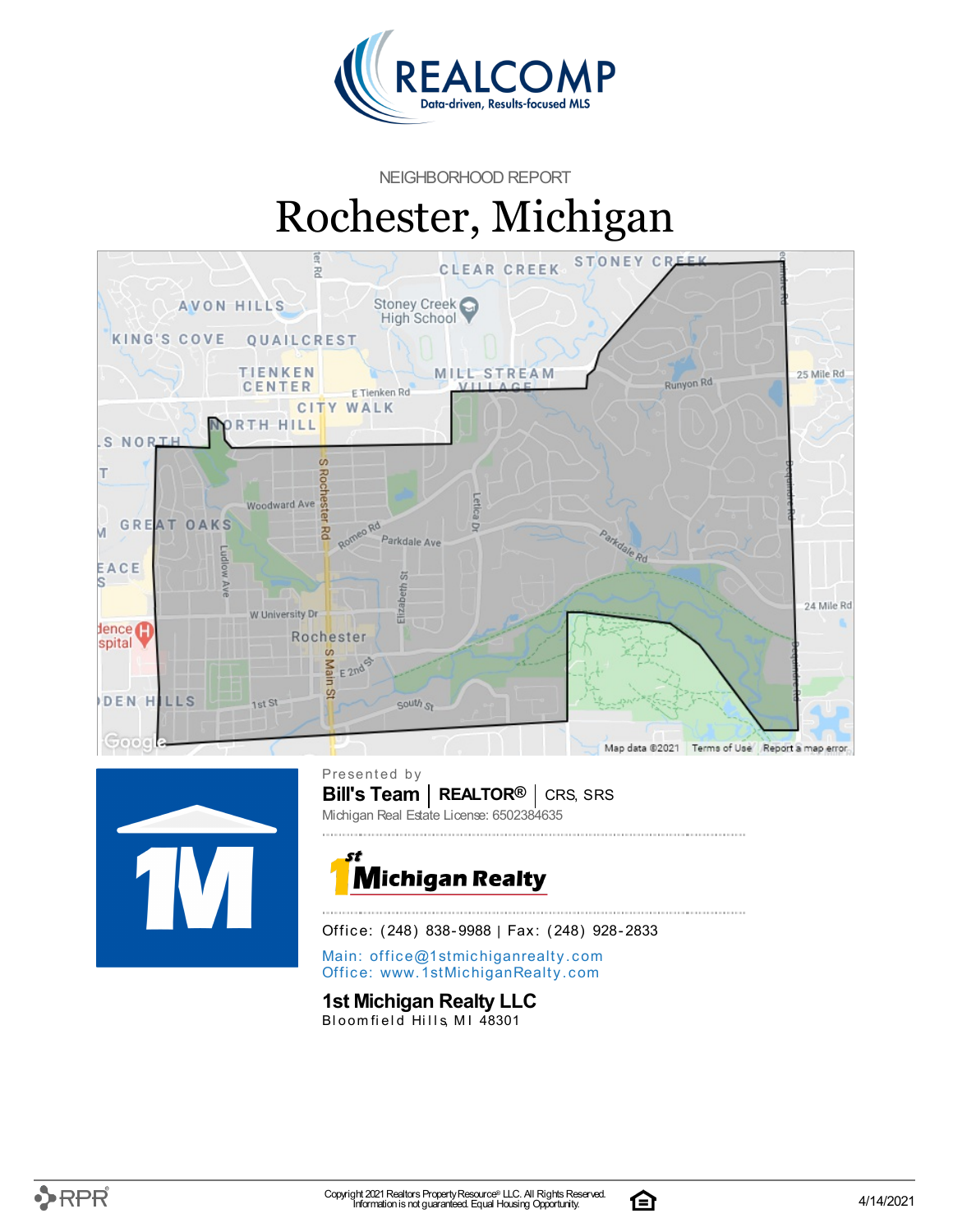

## Neighborhood: Housing Stats and Charts

|                                                         | Rochester | <b>Oakland County</b> | <b>Michigan</b> | <b>USA</b> |
|---------------------------------------------------------|-----------|-----------------------|-----------------|------------|
| <b>Median Estimated Home Value</b>                      | \$419K    | \$294K                | \$220K          | \$260K     |
| <b>Estimated Home Value 12-Month Change</b>             | $+1.2%$   | $+7.4%$               | $+8.9%$         | $+6.3%$    |
| <b>Median List Price</b>                                | \$550K    | \$320K                | \$210K          | \$118K     |
| <b>List Price 1-Month Change</b>                        |           |                       | $0\%$           | $-5.4\%$   |
| List Price 12-Month Change                              | $+22.2\%$ | $+1.6%$               | +10.6%          | +7.6%      |
| <b>Median Home Age</b>                                  | 37        | -50                   | 41              | 41         |
| Own                                                     | 64%       | 71%                   | 71%             | 64%        |
| Rent                                                    | 36%       | <b>29%</b>            | 29%             | 36%        |
| \$ Value of All Buildings for which Permits Were Issued |           | \$699M                | \$4.58B         | \$281B     |
| % Change in Permits for All Buildings                   |           | $-19%$                | -6%             | $+1%$      |
| % Change in \$ Value for All Buildings                  |           | $-7\%$                | 0%              | $+3%$      |

#### Median Sales Price vs. Sales Volume

Thischart comparesthe price trend and salesvolume for homesin an area. Home pricestypically followsales volume, with a time lag, since sales activity is the driver behind price movements.

Data Source: Public recordsand listings data

Update Frequency: Monthly

Median Sales Price Public Records Median Sales Price Listings Sales Volume Public Records

Sales Volume

Listings





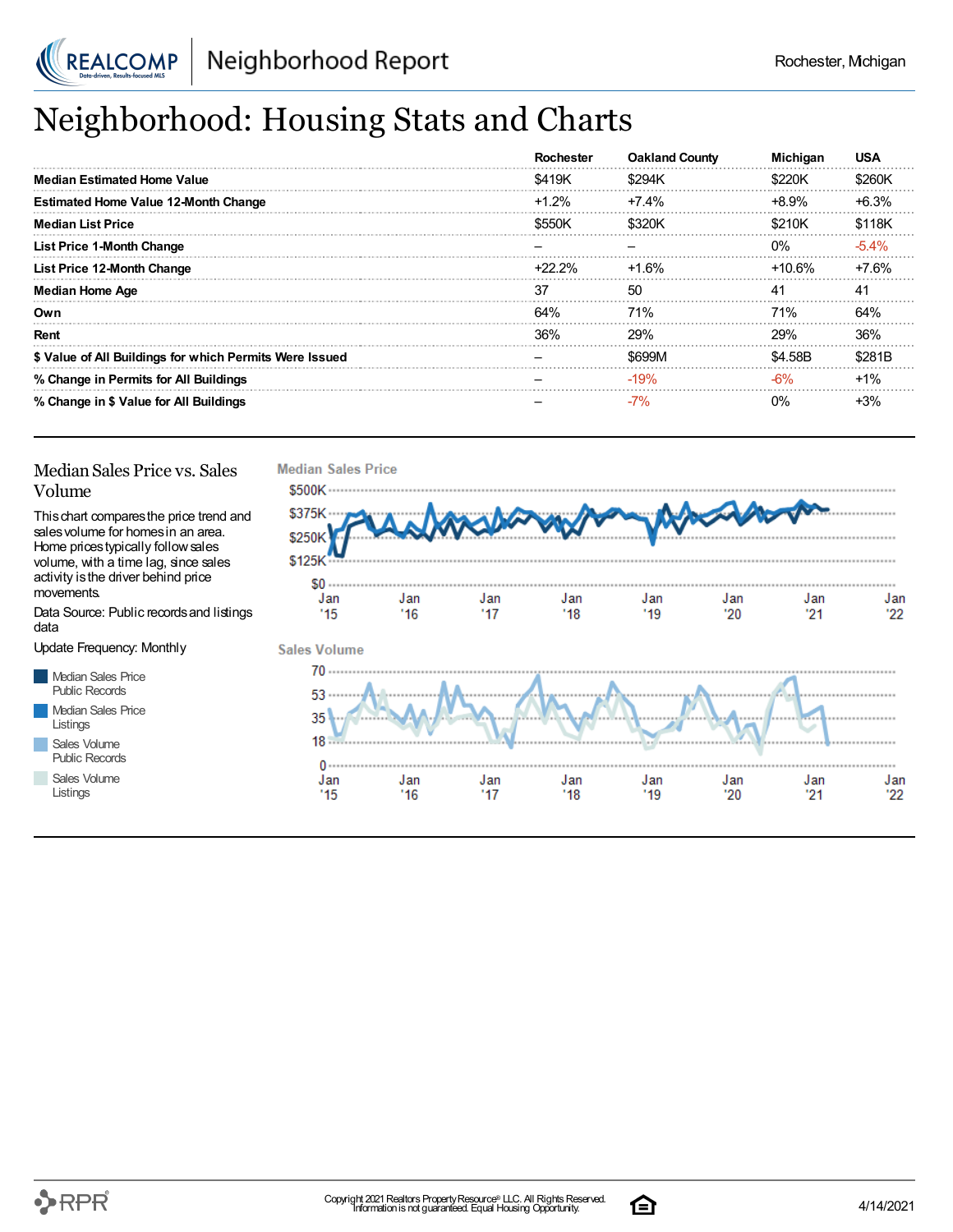

#### Median Listing Price vs. Listing Volume

Thischart comparesthe listing price and listing volume for homesin an area. Listing prices often follow listing volume, with a time lag, because supply can drive price movements.

Data Source: On- and off-market listings sources

Update Frequency: Monthly

**Median List Price** Listing Volume



#### Price Range of Homes Sold

Thischart showsthe distribution of homes reported sold in the past six monthswithin different price rangesin the area of your search. The amount shown for the subject property is sold data where available, or the property's estimated value when salesdata are unavailable (such asa non-disclosure state) or provided in range format.

Data Source: Public records data Update Frequency: Monthly

Sales Count By Price Range

#### Price per Square Foot of Homes Sold

Thischart showsthe distribution of homes reported sold in the past six monthsat different pricesper square foot (living area sourced from public records).

Data Source: Public records data

Update Frequency: Monthly

Sales Count By Price Per Sq Ft

![](_page_2_Figure_18.jpeg)

![](_page_2_Figure_19.jpeg)

![](_page_2_Picture_22.jpeg)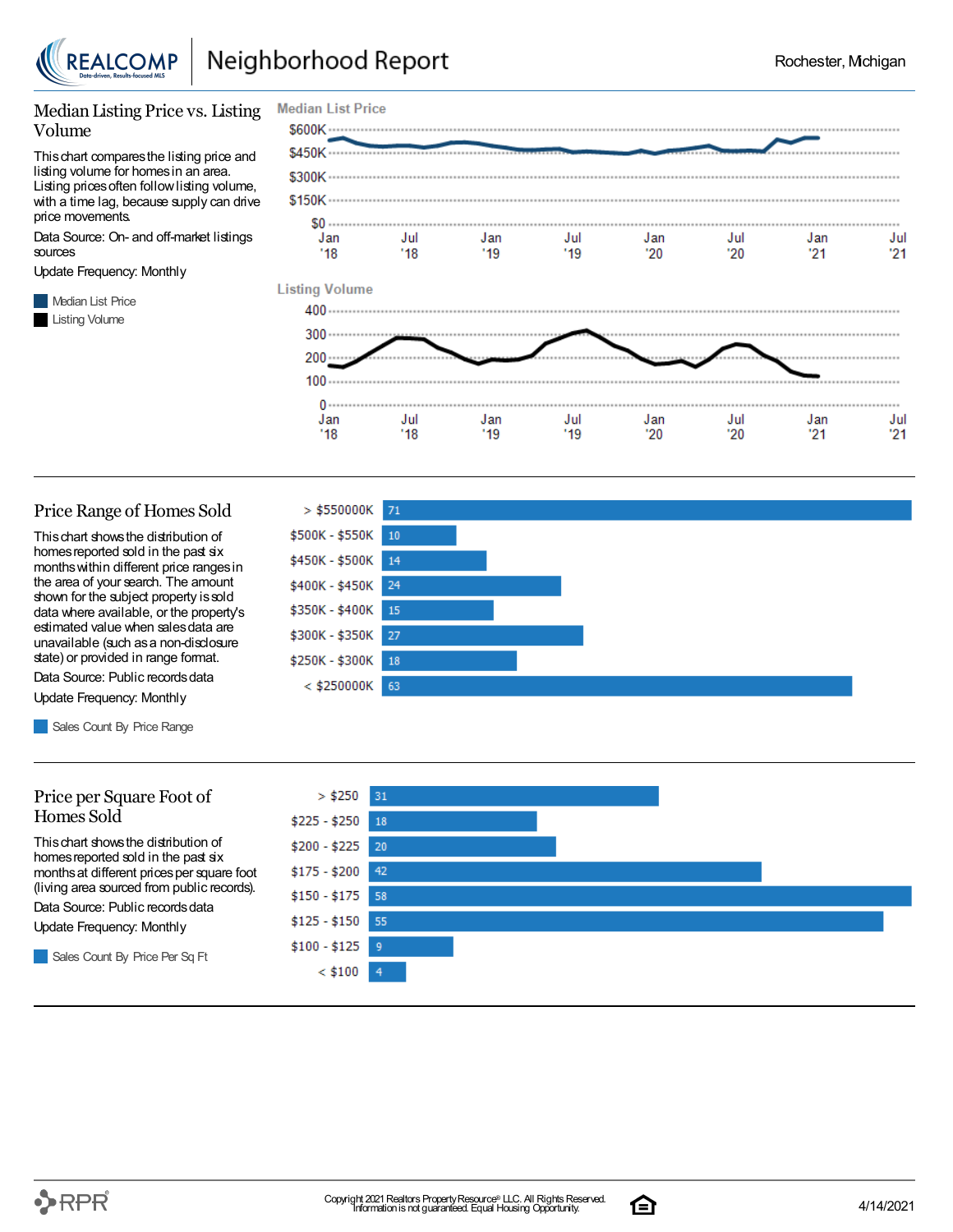![](_page_3_Picture_0.jpeg)

## Neighborhood Report

![](_page_3_Figure_3.jpeg)

#### Age Range of Homes Sold

Thischart showsthe distribution of homes reported sold in the past six monthsof different age rangesin the area of your search.

Data Source: Public records data Update Frequency: Monthly

Sales Count by Age of House

![](_page_3_Figure_8.jpeg)

#### Number of Bedroomsin Homes Sold

Thischart showsthe distribution of homes reported sold in the past six months, according to the number of bedrooms, in the area of your search.

Data Source: Public records data

Update Frequency: Monthly

Sales Count by Bedroom

![](_page_3_Figure_14.jpeg)

![](_page_3_Picture_17.jpeg)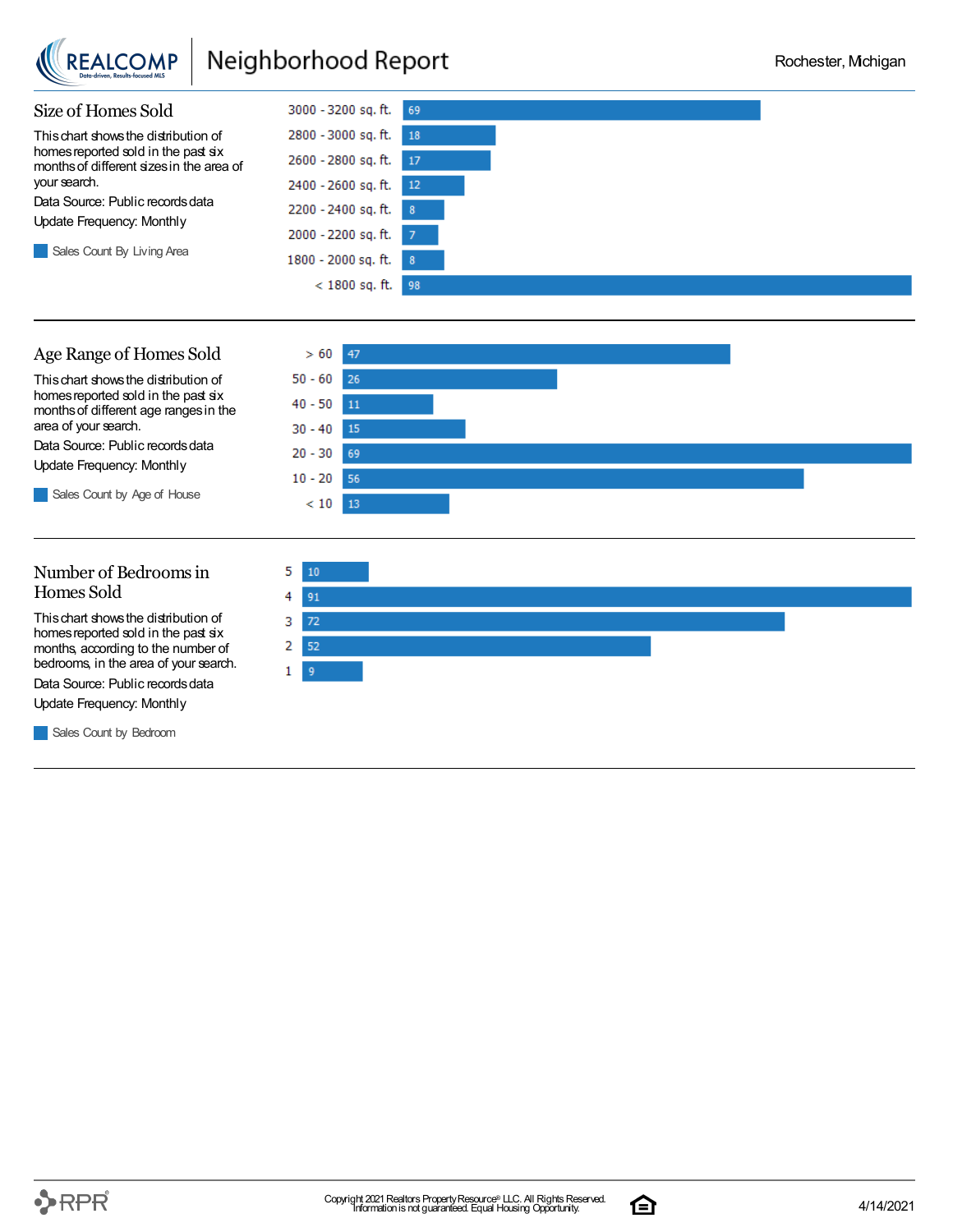![](_page_4_Picture_0.jpeg)

# Neighborhood: People Stats and Charts

|                                 |         | <b>Oakland County</b> |      |
|---------------------------------|---------|-----------------------|------|
|                                 | 13 1K   | .25M                  |      |
| <b>tion Density per Sq Mi</b>   |         | .44K                  |      |
| <b>'ation Change since 2010</b> | $+3.8%$ | $+4.2%$               | 7.7% |
| an Aqe                          |         |                       | 38   |
| Male / Female Ratio             |         |                       |      |

![](_page_4_Picture_7.jpeg)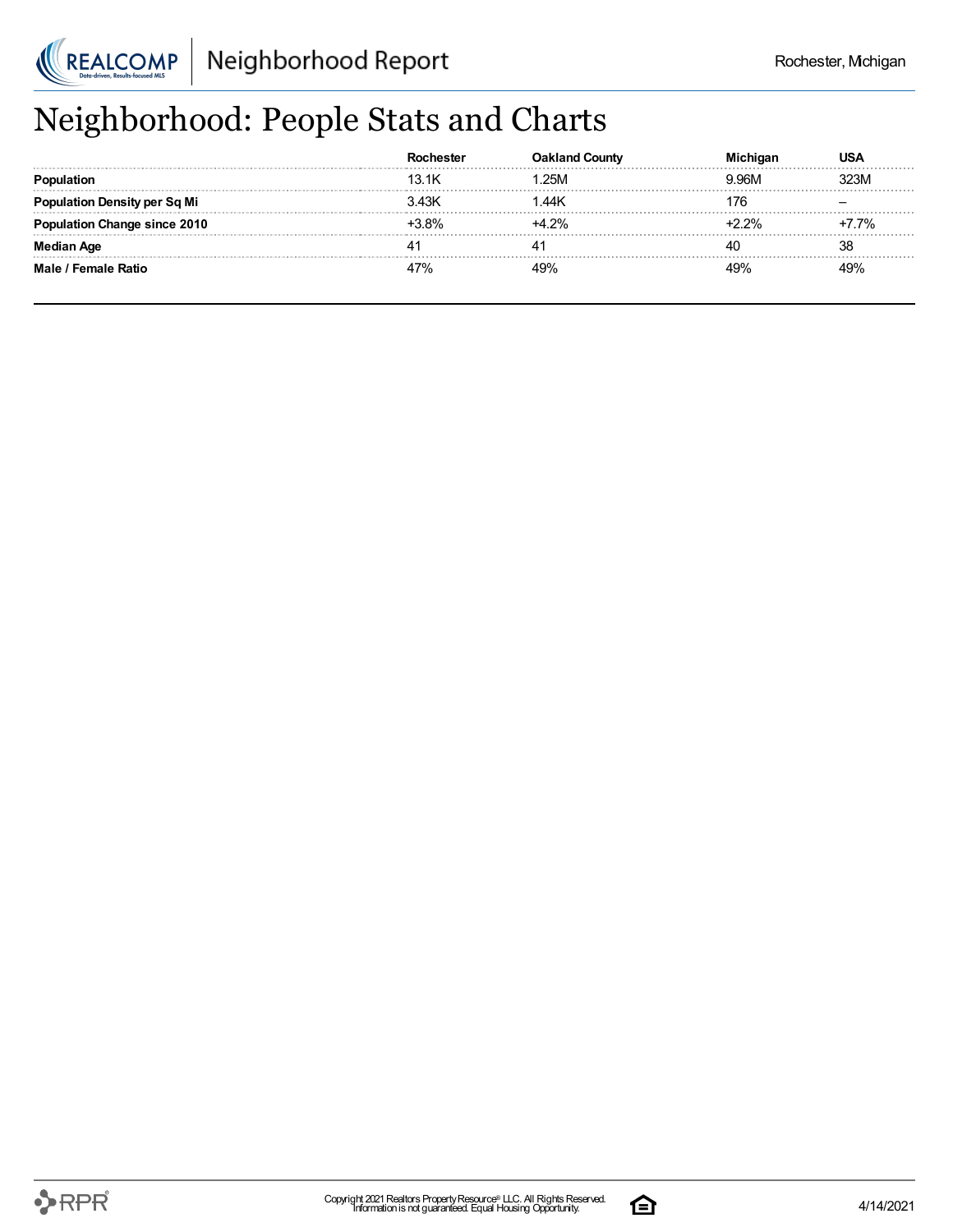![](_page_5_Picture_0.jpeg)

![](_page_5_Figure_3.jpeg)

![](_page_5_Picture_6.jpeg)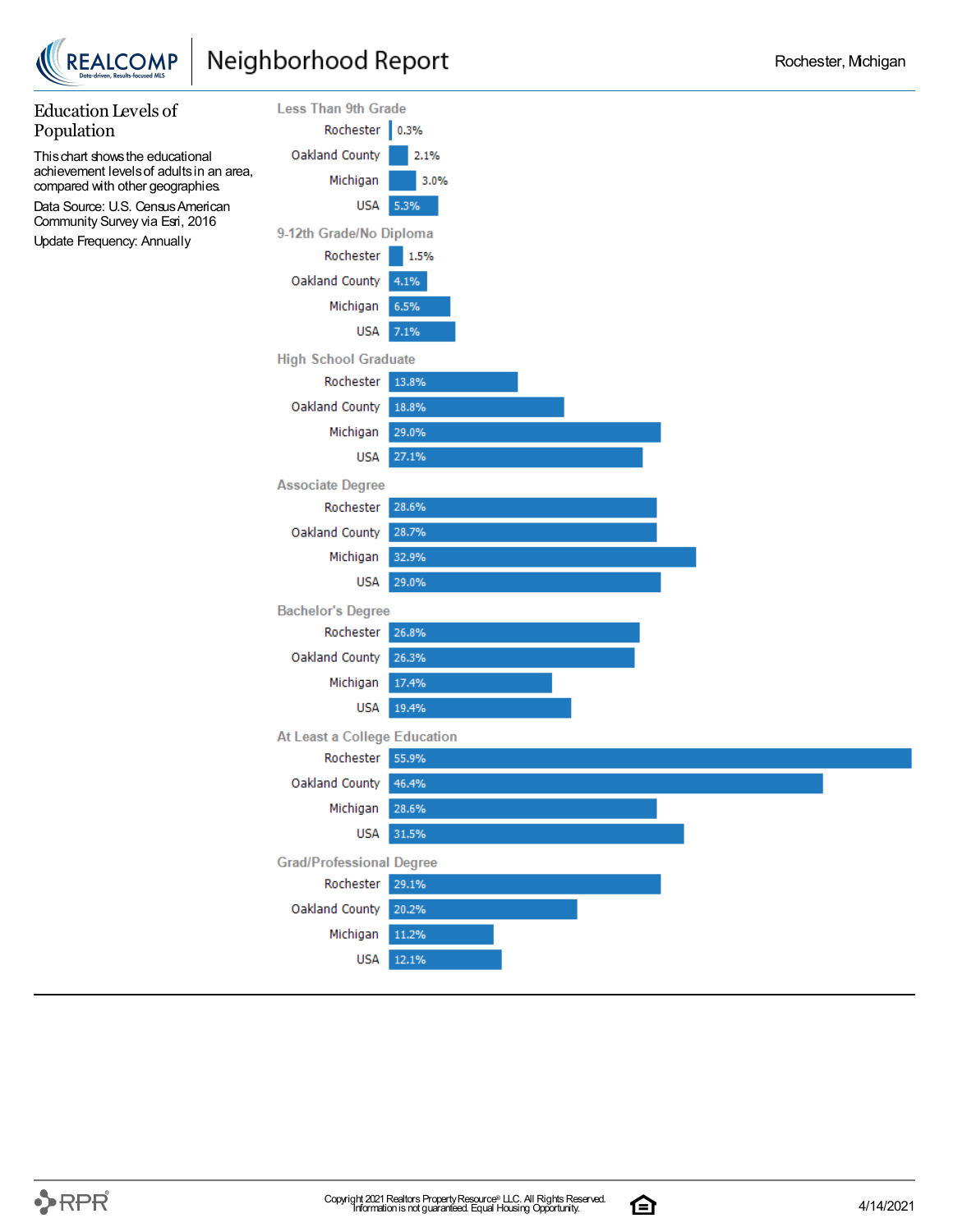![](_page_6_Picture_0.jpeg)

## Neighborhood Report

![](_page_6_Figure_3.jpeg)

Presidential Voting Pattern

Votes Democrat 53.6% Votes Republican 45.5%

\$25K-\$35K

<\$25K

420

796

Thischart showshowresidentsof a county voted in the 2012 presidential election.

Data Source: USElectionAtlas.org Update Frequency: Quadrennially

![](_page_6_Picture_10.jpeg)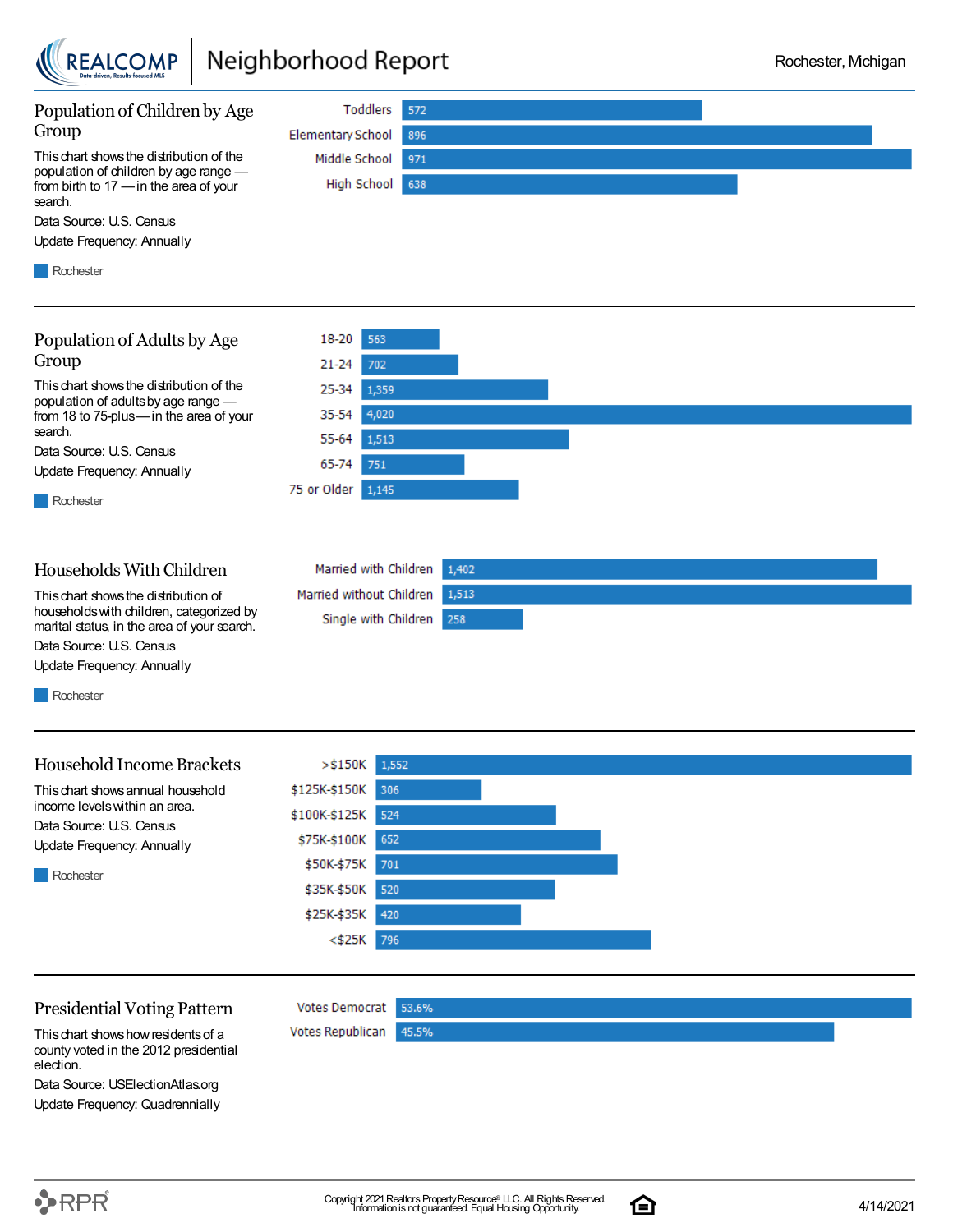![](_page_7_Picture_0.jpeg)

## Neighborhood: Economic Stats and Charts

| Income Per Capita  | \$54.142 | 42.760 | 0.336  |       |
|--------------------|----------|--------|--------|-------|
| usehold Income     | \$87.361 | 76.387 | 54.938 |       |
| Rate               |          | 4.1%   | 6.1%   | ና 3%  |
| Number             |          | 25 7K  |        | 10.1M |
|                    |          | 608K   | 12M    |       |
| <b>Anne Number</b> |          |        | 71M    |       |

![](_page_7_Figure_5.jpeg)

![](_page_7_Figure_6.jpeg)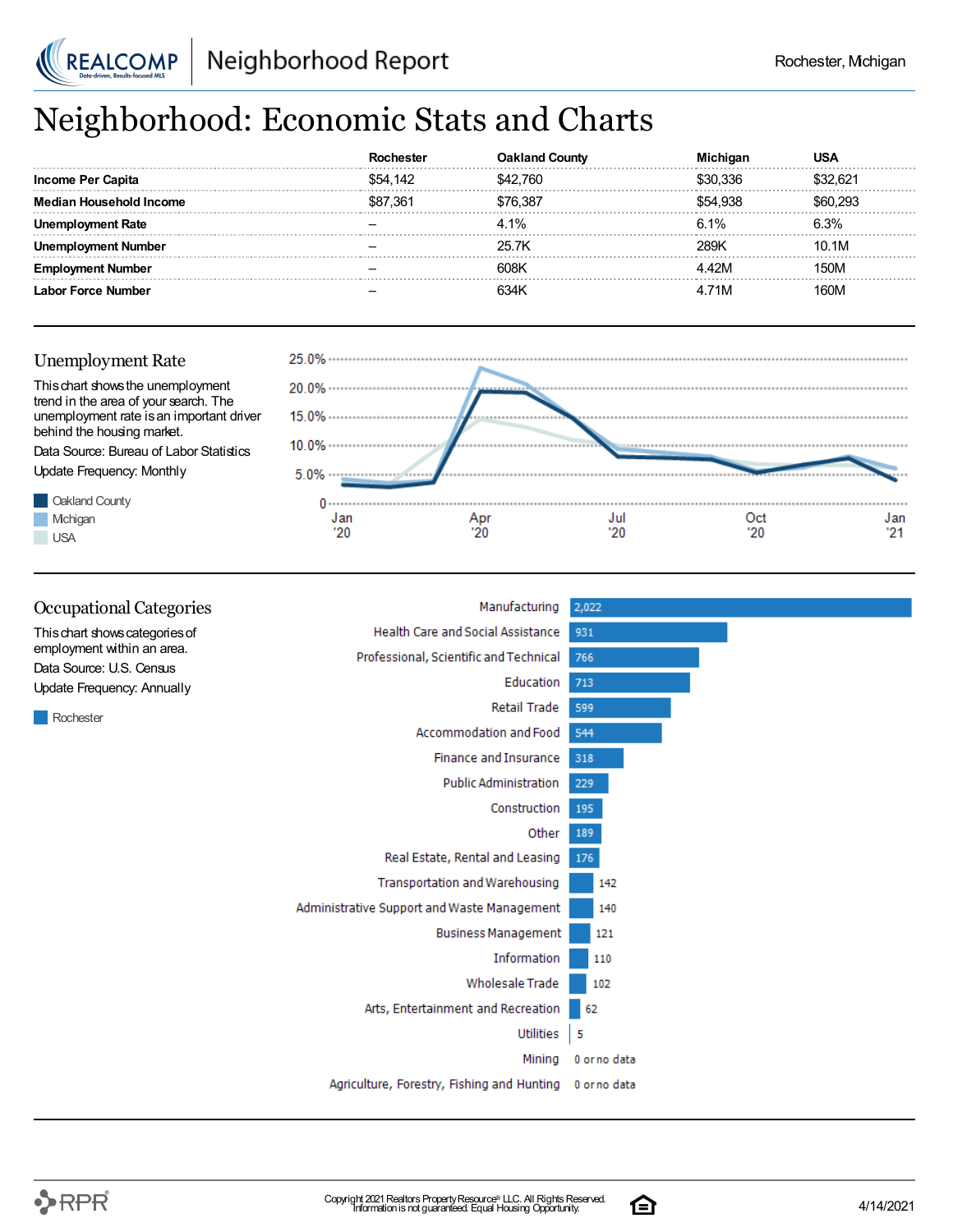![](_page_8_Picture_0.jpeg)

## Neighborhood: Quality of Life Stats and Charts

Quality of Life in 48306

|                                                         |       | <b>Oakland County</b> |       |  |
|---------------------------------------------------------|-------|-----------------------|-------|--|
| Elevation (in feet)                                     | 1.789 | .789                  | ∣.782 |  |
| Annual Rainfall (in inches)                             | 35.01 | 35.01                 | 33.27 |  |
| <b>Annual Snowfall (in inches)</b>                      | 42.05 | 38.71                 | 60.38 |  |
| Days of Full Sun (per year)                             | 67    | 67                    | 69    |  |
| Travel Time to Work (in minutes)                        |       |                       |       |  |
| <b>Water Quality - Health Violations</b>                |       |                       |       |  |
| <b>Water Quality - Monitoring and Report Violations</b> |       |                       |       |  |
| <b>Superfund Sites</b>                                  |       |                       | ۹R    |  |
| <b>Brownfield Sites</b>                                 | es?   |                       |       |  |

![](_page_8_Figure_6.jpeg)

**Rochester** 

| How People Get to Work                                                           | Drove Alone/Carpool/Motorcycle 6,041 |          |
|----------------------------------------------------------------------------------|--------------------------------------|----------|
| This chart shows the types of                                                    | Work at Home                         | 326      |
| transportation that residents of the area<br>you searched use for their commute. |                                      | Walk 139 |
| Data Source: U.S. Census                                                         | Bicycle 6                            |          |
| Update Frequency: Annually                                                       | Public Transit 0                     |          |
|                                                                                  |                                      |          |
|                                                                                  |                                      |          |

| Average Monthly                             | Avg. January Min. Temp 20 |  |
|---------------------------------------------|---------------------------|--|
| Temperature                                 | Avg. January Max. Temp 32 |  |
| This chart shows average temperatures in    | Avg. July Min. Temp 65    |  |
| the area you searched.<br>Data Source: NOAA | Avg. July Max. Temp 85    |  |
| Update Frequency: Annually                  |                           |  |

![](_page_8_Picture_12.jpeg)